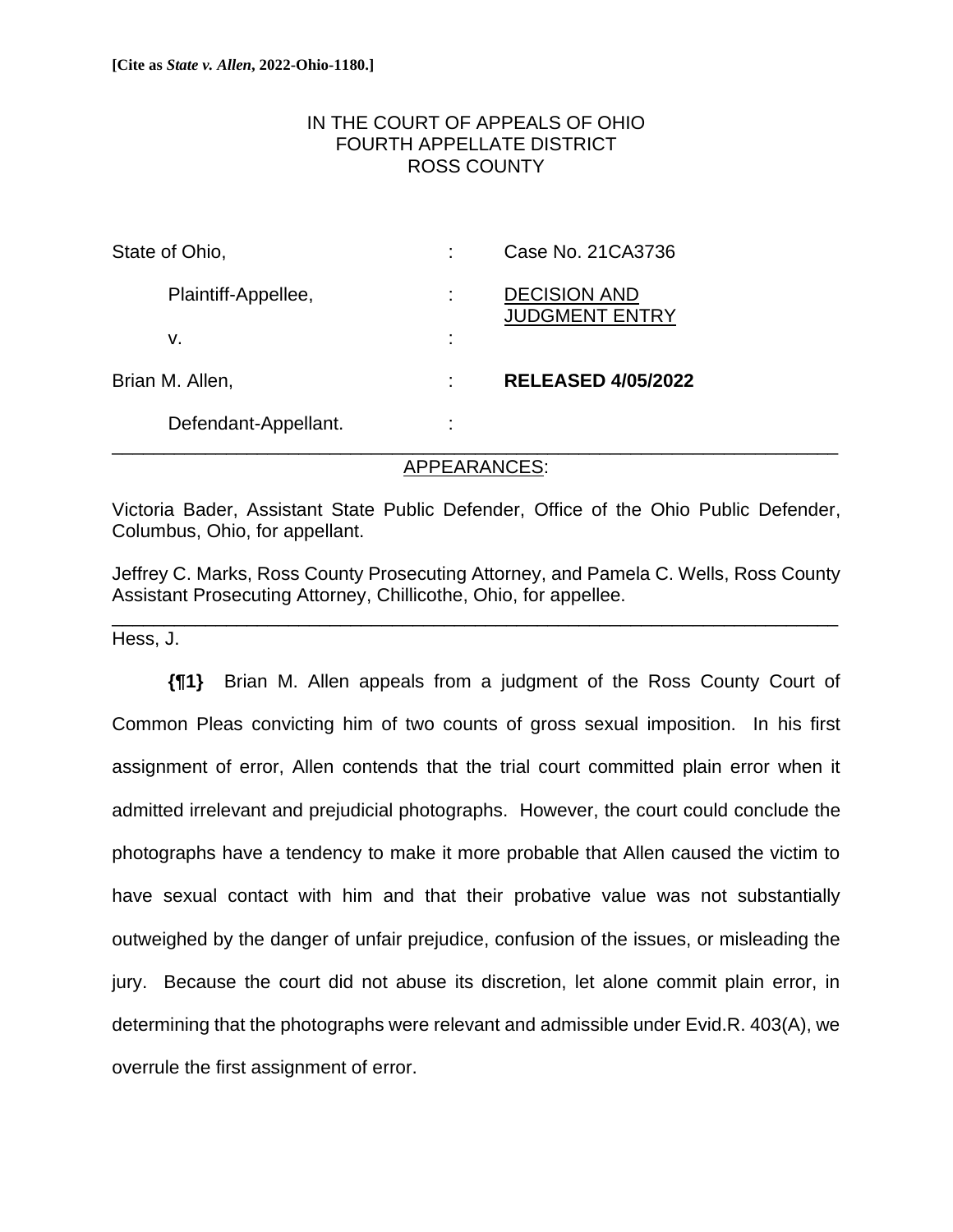**{¶2}** In his second assignment of error, Allen contends that his convictions are against the manifest weight of the evidence. After weighing the evidence and all reasonable inferences, considering the credibility of the witnesses after according the requisite deference to the jury's determinations, we conclude that in resolving evidentiary conflicts, the jury did not clearly lose its way or create a manifest miscarriage of justice so that we must reverse its verdict. Therefore, we overrule the second assignment of error.

**{¶3}** In his third assignment of error, Allen contends that trial counsel provided ineffective assistance by failing to object to photographs. However, Allen failed in his burden to show that trial counsel's performance was both deficient and prejudicial. Accordingly, we overrule the third assignment of error and affirm the trial court's judgment.

### I. FACTS AND PROCEDURAL HISTORY

**{¶4}** The Ross County grand jury indicted Allen on two counts of gross sexual imposition in violation of R.C. 2907.05(A)(4), third-degree felonies. Count I alleged that on or about August 2, 2015, through April 1, 2017, Allen had sexual contact with another, who was not his spouse, when the other person was less than 13 years of age. Count II alleged that during the same period, Allen caused another, who was not his spouse, to have sexual contact with him when the other person was less than 13 years of age. Allen pleaded not guilty, and after the trial court overruled his motion to suppress statements he made to law enforcement, the matter proceeded to a jury trial.

**{¶5}** C.L. ("Mother") testified that she is the mother of L.L. (d.o.b. 8/2/12) and G.A. When L.L. was two years old, Mother met and moved in with Allen, who was Mother's boyfriend for four years and is the father of G.A. They lived in a two-bedroom, one-bathroom home on Vigo Road in Ross County. Mother and the children shared a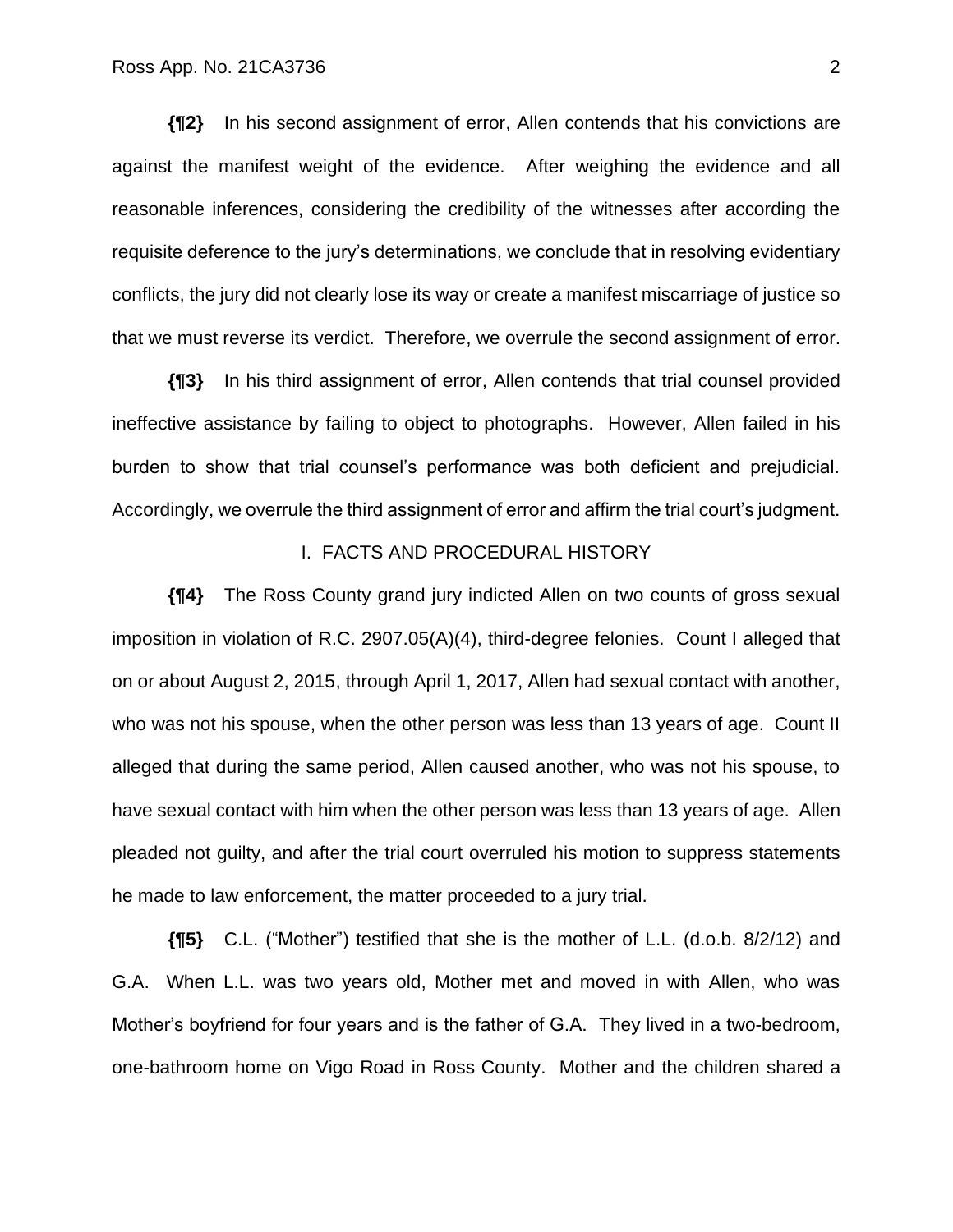bedroom with Allen and his mother, and evidently Allen's grandmother used the other bedroom. One night when L.L. was two years old, Mother was in bed and heard L.L. tell Allen, "No," and yell and scream at him to leave her alone. Mother saw Allen touching L.L.'s chest over her pajamas. Mother told Allen to leave L.L. alone because Mother "was getting sleep" and "had to work in the morning." Months later, Allen came into the bathroom while Mother was bathing L.L. Allen said he had to use the restroom, and despite Mother's protests, he exposed his penis and urinated. He started "playing with" his penis and told Mother it was ok for L.L. "to play with it." Mother told him that it was "not ok for her to see it." At some point during this encounter, Mother closed the shower curtain so Allen could not see L.L. but later got her out of the tub. Mother did not contact law enforcement because she was scared that Allen "and his mom and them would do something." Mother acknowledged that she did not report Allen to law enforcement until after she and the children moved in with Mother's aunt, D.H. ("Aunt"), on August 3, 2018, and custody proceedings regarding G.A. had commenced.

**{¶6}** Mother testified about State's Exhibits 1-17. Exhibit 1 is a photograph of part of L.L.'s bedroom at Aunt's house. Exhibit 2 is a photograph of part of L.L.'s bed. Exhibit 3 is a photograph of another part of the bed and drawings on a wall behind it. Exhibits 4 through 7 are photographs which depict closer views of the drawings on the wall, which Mother described as including a cat with a penis near its tail, a cat with a penis in its mouth, a penis, and a boy with a penis. Exhibit 8 is a photograph of a book, which Mother testified was L.L.'s library book and found in a toybox. Exhibits 9 through 17 are photographs of nine pages in the book in which someone added what Mother described as penises to images in the book. Mother testified that she found the drawings on the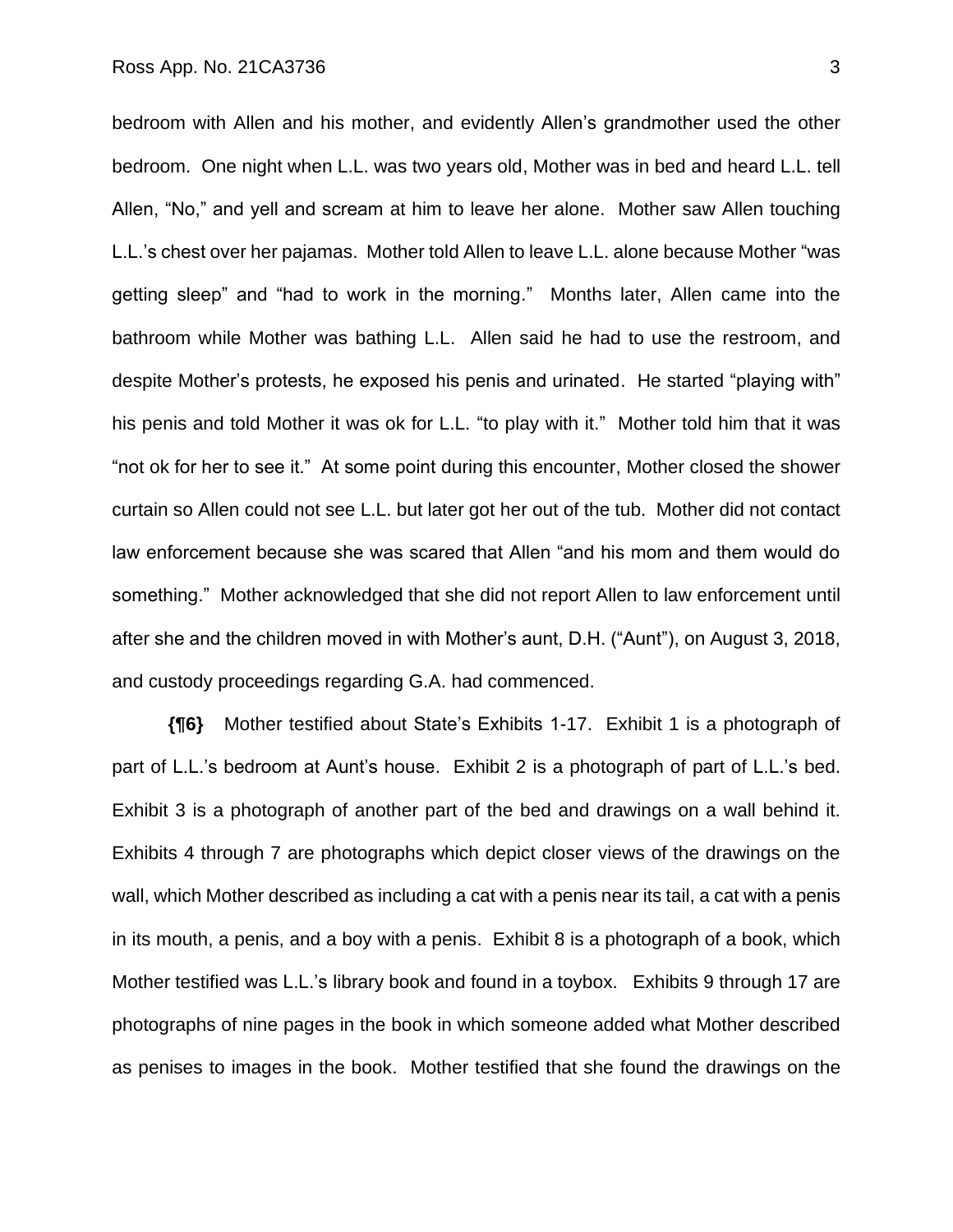wall within weeks of moving into Aunt's house but admitted having trouble recalling dates and times.

**{¶7}** Mother's cousin and Aunt's daughter, N.H. ("Cousin"), testified that in September 2018, L.L. made concerning disclosures to her. Cousin did not know what to do, so she called a number related to sexually assaulted children and was advised to go to the sheriff's office. Then, Cousin contacted Mother and Aunt. They went to the Perry County Sheriff's Office but were told to go to the Ross County Sheriff's Office.

**{¶8}** Aunt testified that in August 2018, Mother, L.L., and G.A. moved in with her. L.L. told Cousin "stuff that was not good about things that happened to her down there on Vigo Road," and they called a sexual abuse hotline. They were told to go to the sheriff's office to file a report. On September 11, 2018, they went to the Perry County Sheriff's Office but were advised to go to the Ross County Sheriff's Office. They did so and met with Deputy Zachary McGoye. Subsequently, Aunt saw drawings of penises in L.L.'s bedroom and told Detective Tony Wheaton about them. Aunt initially testified that she saw the drawings about three or four months after Mother and the children moved in with her but later testified that she was "not real sure about" when she saw them.

**{¶9}** Deputy McGoye of the Ross County Sheriff's Office testified that on September 11, 2018, he interviewed Mother and Aunt about sexual assault allegations. Mother claimed to have witnessed alleged events about a year prior. Deputy McGoye forwarded the information he gathered to his supervisor.

**{¶10}** Detective Wheaton of the Ross County Sheriff's Office testified that on October 4, 2018, he was assigned to the case. On January 24, 2019, he interviewed Allen for 30 to 40 minutes in Allen's kitchen. Allen denied any sexual involvement with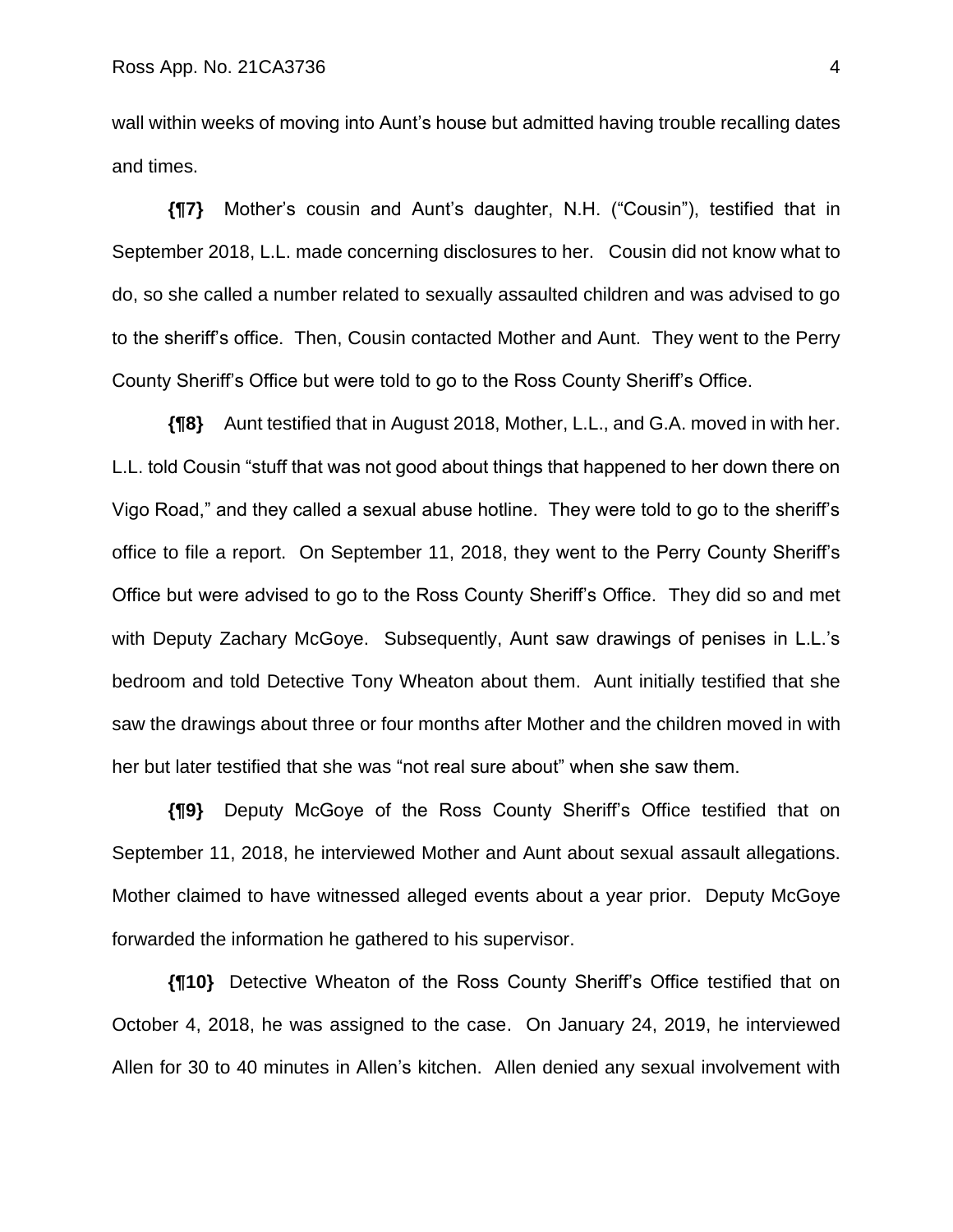L.L., denied touching her vaginal area for any reason, and disclosed that he recently started taking medication for anxiety. On July 31, 2019, Allen voluntarily came to the Ross County Sheriff's Office for a second interview. He again denied any wrongdoing. The interview ended after about 20 minutes because Allen said he felt ill and left.

**{¶11}** On August 15, 2019, Allen voluntarily came to the sheriff's office again for a third interview which took place in a "relatively small room" with windows looking outside. Detective Wheaton did not record the first part of the interview because the recording equipment in the room was not operational. Allen initially "continued with his denial." Then he recalled a time when he inadvertently touched L.L.'s vagina while bathing her. Detective Wheaton reminded Allen that he previously denied giving L.L. baths. Allen "changed his statement" and recalled a time when he touched L.L.'s vagina in their bedroom sometime when she was three or four years old and prior to April 1, 2017. Allen said that they were watching television, that he was extremely intoxicated, and that for an unknown reason, he began to touch L.L.'s exposed vagina. He was not sure whether he removed L.L.'s clothing to expose her vagina or placed his hand inside her clothing. However, "he could clearly remember that he was rubbing the outside of her vagina." Allen admitted that at some point, he grabbed L.L.'s hand and placed it on his exposed penis. At first, Allen "was describing a manner that is consistent with masterbation [sic]" but "quickly changed that and stated that she was just touching and holding on to it. For an undetermined amount of time." Detective Wheaton left the interview room with the door open for a few minutes and retrieved a recording device from his office. He recorded the rest of the interview with Allen's permission.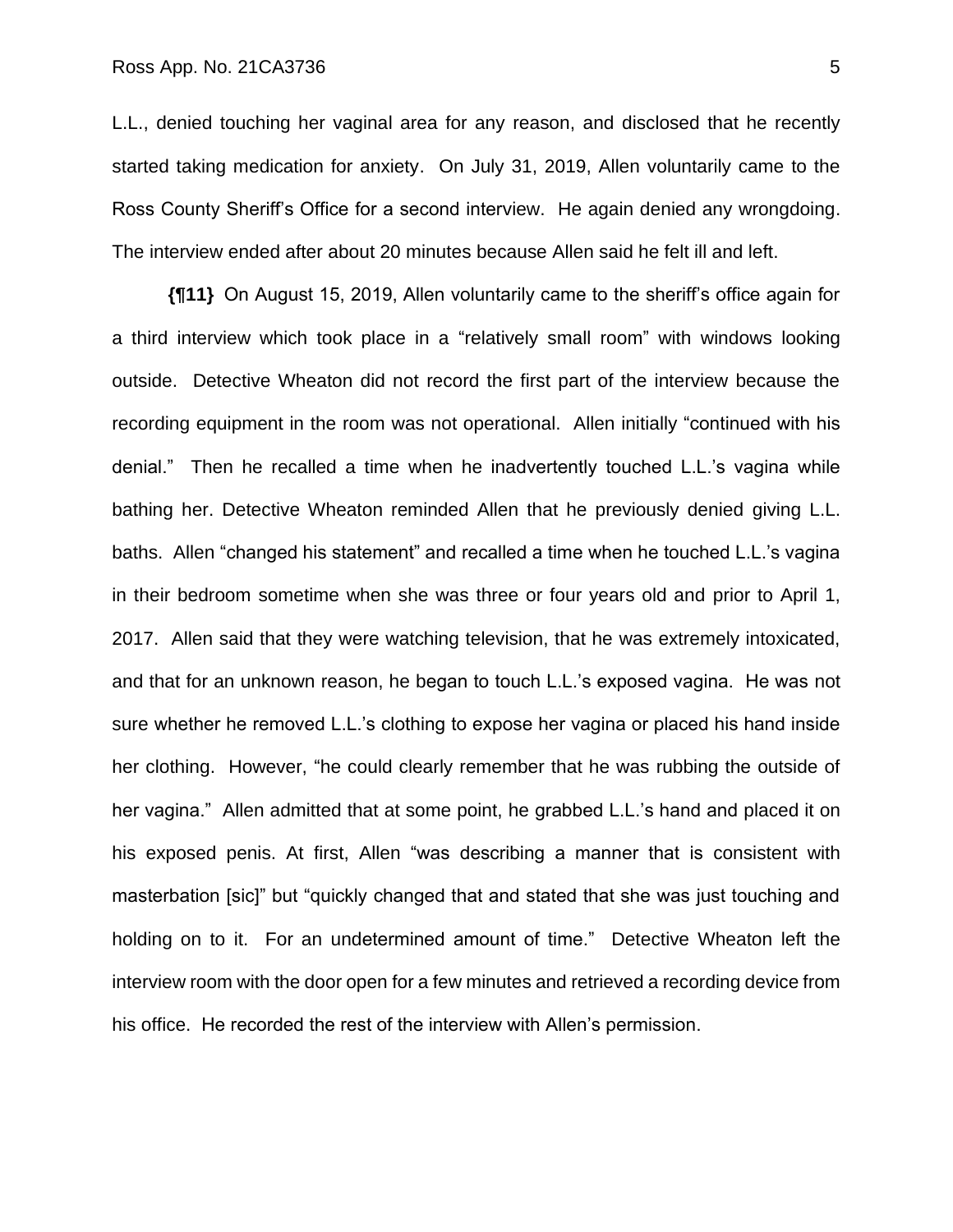**{¶12}** The trial court admitted into evidence a transcript of the recorded part of the interview. During that part of the interview, Allen confirms Detective Wheaton reviewed his *Miranda* rights before the interview began. Detective Wheaton reviews the rights again, and Allen confirms that he understands them. Detective Wheaton recaps statements Allen made during the first part of the interview. Allen confirms that he rubbed the outside of L.L.'s vagina and put her hand on his penis when she was three or four years old. Allen states that he did not tell the truth before because he was afraid that he would "lose everything." Detective Wheaton asks Allen to describe Detective Wheaton's treatment of him. Allen says, "Well, fair. Kind of pushy." Detective Wheaton says, "Okay. How do you feel that I was pushy?" Allen says, "I don't know you just came off that way." Detective Wheaton asks whether there is anything Allen wants him "to tell anybody," and Allen says, "Just please don't look at me badly."

**{¶13}** Detective Wheaton testified that later in the day after the third interview, Allen called him and begged him to drop the investigation. Allen said that he had "learned his lesson" and that "he would never touch another drop of alcohol" or "be around a young child to put himself in that situation again." A day or two later, Allen again called and begged Detective Wheaton to drop the investigation. In December 2019, Detective Wheaton learned about the drawings in L.L.'s bedroom and book.

**{¶14}** Julie Oates, a licensed professional clinical counselor, testified that on January 9, 2020, she was the executive director of the Child Protection Center of Ross County and interviewed L.L. L.L. "was hesitant to come back to the interview" and asked "safety questions" such as whether they could lock the doors and "keep people outside." During the interview, she was quiet, chewed her fingernails, kept her head down, made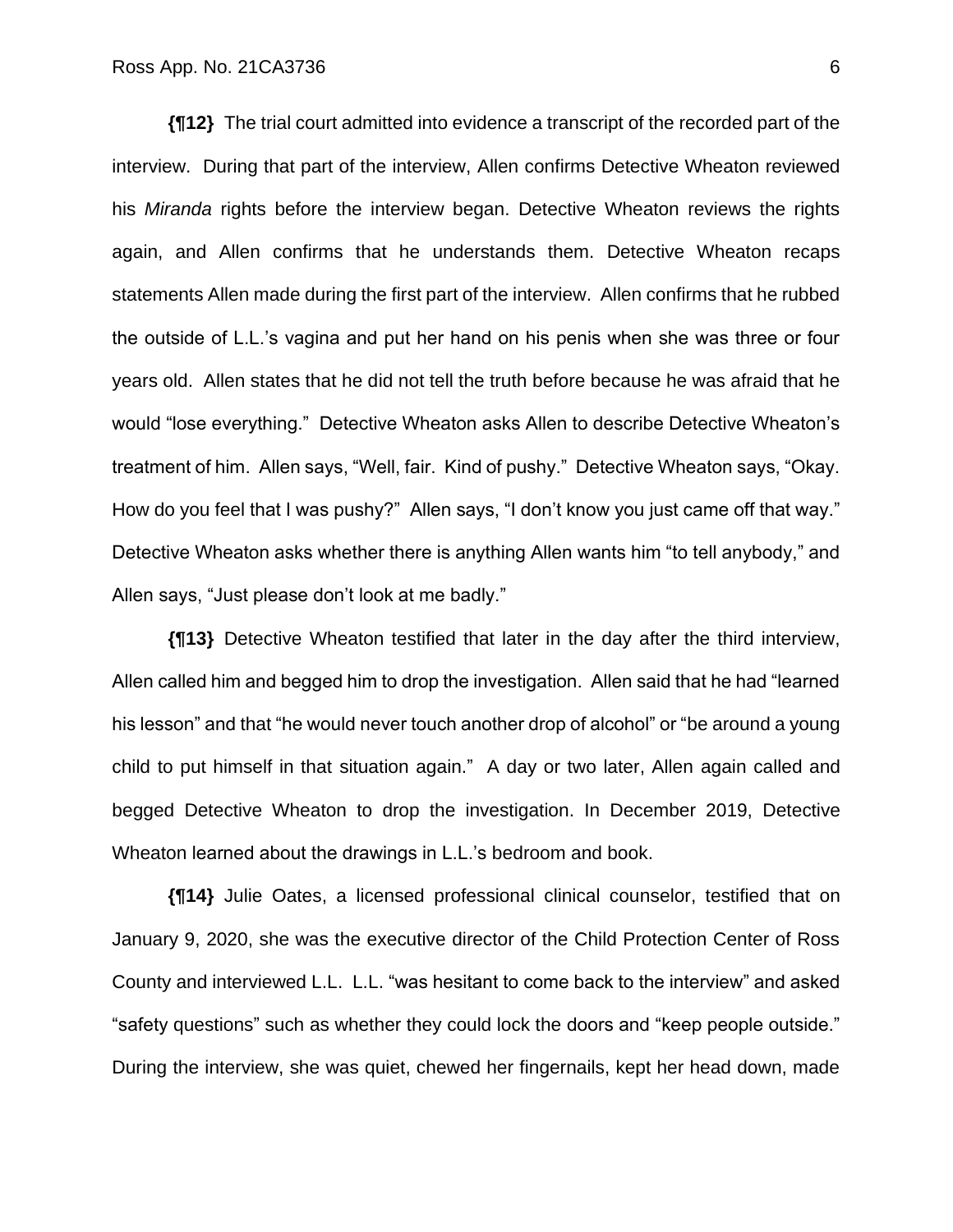poor eye contact, and consistently said, "I don't know." However, L.L. told Oates that Allen "had touched her peaches with his hand," that she had seen him "touching his w[ie]ner" and "white stuff coming out," and that his "w[ie]ner touched her peaches." On anatomical drawings, L.L. identified "peaches" as "the vaginal/genital area" and a "w[ie]ner" as "the male genitalia." Oates made a referral for a medical examination of L.L. Dr. Kristine McCallum performed the examination on January 15, 2020, but could not recall any details of it at trial.

**{¶15}** Allen testified that he voluntarily agreed to talk to Detective Wheaton three times. Allen claimed the first interview occurred in Detective Wheaton's vehicle but admitted Detective Wheaton did not threaten or hit him during it. Allen left the second interview because he felt ill due to his anti-anxiety medication. He admitted Detective Wheaton did not force him to stay and that he had no problem leaving. Allen testified that he initiated the third interview because he wanted to "get some things straight" after receiving threats from L.L.'s family. The third interview lasted about 45 minutes. Allen admitted that before it began, Detective Wheaton asked whether he was under the influence of alcohol or drugs, and he said, "No." But the interview room was small, and Allen felt "anxious and claustrophobic." So "throughout the time" he was talking to Detective Wheaton, he took about eight capsules of anti-anxiety medication—more than the recommended dose. Allen later testified that he took the capsules outside of Detective Wheaton's presence. The medication decreased his anxiety but made him "extremely drowsy" and feel unlike himself. Allen told Detective Wheaton that he was not feeling well and made multiple requests to end the interview, but Detective Wheaton would not let him leave.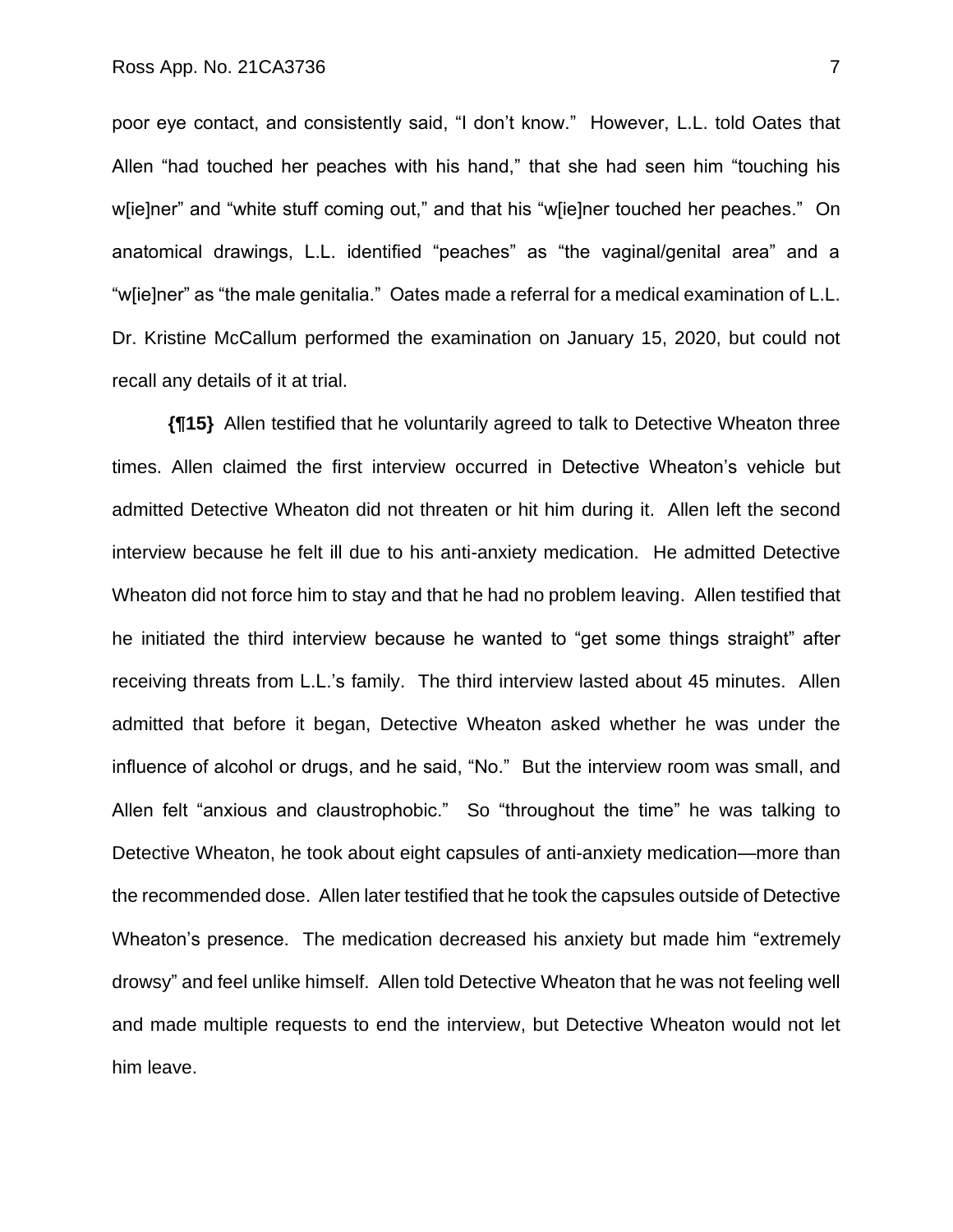**{¶16}** Allen claimed he never touched L.L. inappropriately but felt "obligated" to tell Detective Wheaton "what he wanted to hear." Allen testified that he admitted to inappropriate contact with L.L. during the third interview "[b]ecause I felt like that was the only way out. I was so anxious to get out and my stomach just wasn't agreeing with the medication. I wanted to throw up. I could feel my heart rate going up. I just wanted out of that room. I was extremely claustrophobic and I was, I just wanted out – completely out." Allen testified that he did not get out of the room until Detective Wheaton "finally got what he wanted on tape." Detective Wheaton did not hit or threaten Allen during the third interview. However, Detective Wheaton was "extremely pushy" and "aggressive." Allen claimed Detective Wheaton never left the interview room to retrieve a recorder but rather used one from a desk in the interview room. Allen denied calling Detective Wheaton and asking him to end the investigation.

**{¶17}** The jury found Allen guilty as charged. The trial court sentenced him to 48 months in prison on each count and ordered that he serve the sentences concurrent with one another.

#### II. ASSIGNMENTS OF ERROR

**{¶18}** Allen assigns three errors for our review:

- I. The trial court committed plain error when it allowed the admission of irrelevant and prejudicial photographs.
- II. Mr. Allen's convictions were against the manifest weight of the evidence.
- III. Brian Allen was denied the effective assistance of counsel as guaranteed by the Sixth and Fourteenth Amendments to the U.S. Constitution; and Article I, Section 10, Ohio Constitution.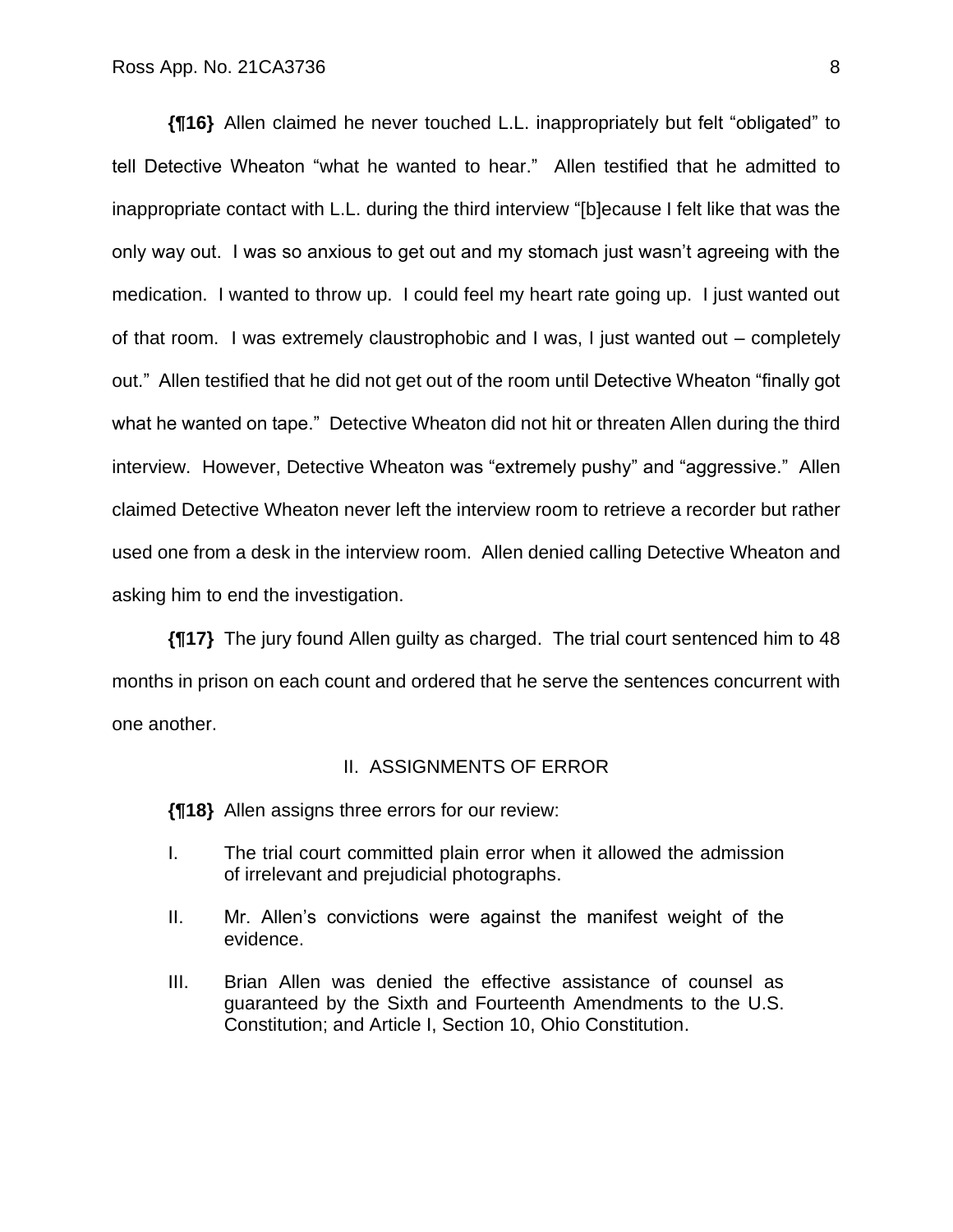### III. ADMISSION OF PHOTOGRAPHS

**{¶19}** In the first assignment of error, Allen contends that the trial court committed plain error when it admitted the photographs because they are irrelevant and prejudicial. Allen asserts that the drawings in the photographs were irrelevant because they "were found approximately two to three years after the alleged offenses took place," and "[t]here was no testimony connecting these drawings to the charges against Mr. Allen, no statements from L.L., and no medical opinion or expert testimony." He asserts that even if the drawings were relevant, their probative value was substantially outweighed by the danger of unfair prejudice and confusing the jury. According to Allen, the state sought admission of the photographs "for the sole purpose of inflaming the passions of the jury and asking them to find an unfounded causal connection between the allegations against [him] and the unrelated rudimentary drawings found in a seven-year-old's bedroom." He maintains that the photographs prejudiced him because "there is no overwhelming independent evidence of guilt" and the "highly inflammatory exhibits served to confuse the jury and assuredly resulted in the jury's finding of guilt."

**{¶20}** Crim.R. 52(B) states: "Plain errors or defects affecting substantial rights may be noticed although they were not brought to the attention of the court." To prevail under the plain error standard, "the defendant must establish that an error occurred, it was obvious, and it affected his or her substantial rights." *State v. Fannon*, 2018-Ohio-5242, 117 N.E.3d 10, ¶ 21 (4th Dist.). To affect the defendant's substantial rights, the error must have affected the trial's outcome. *State v. Rogers*, 143 Ohio St.3d 385, 2015- Ohio-2459, 38 N.E.3d 860, ¶ 22. "The accused is therefore required to demonstrate a reasonable probability that the error resulted in prejudice—the same deferential standard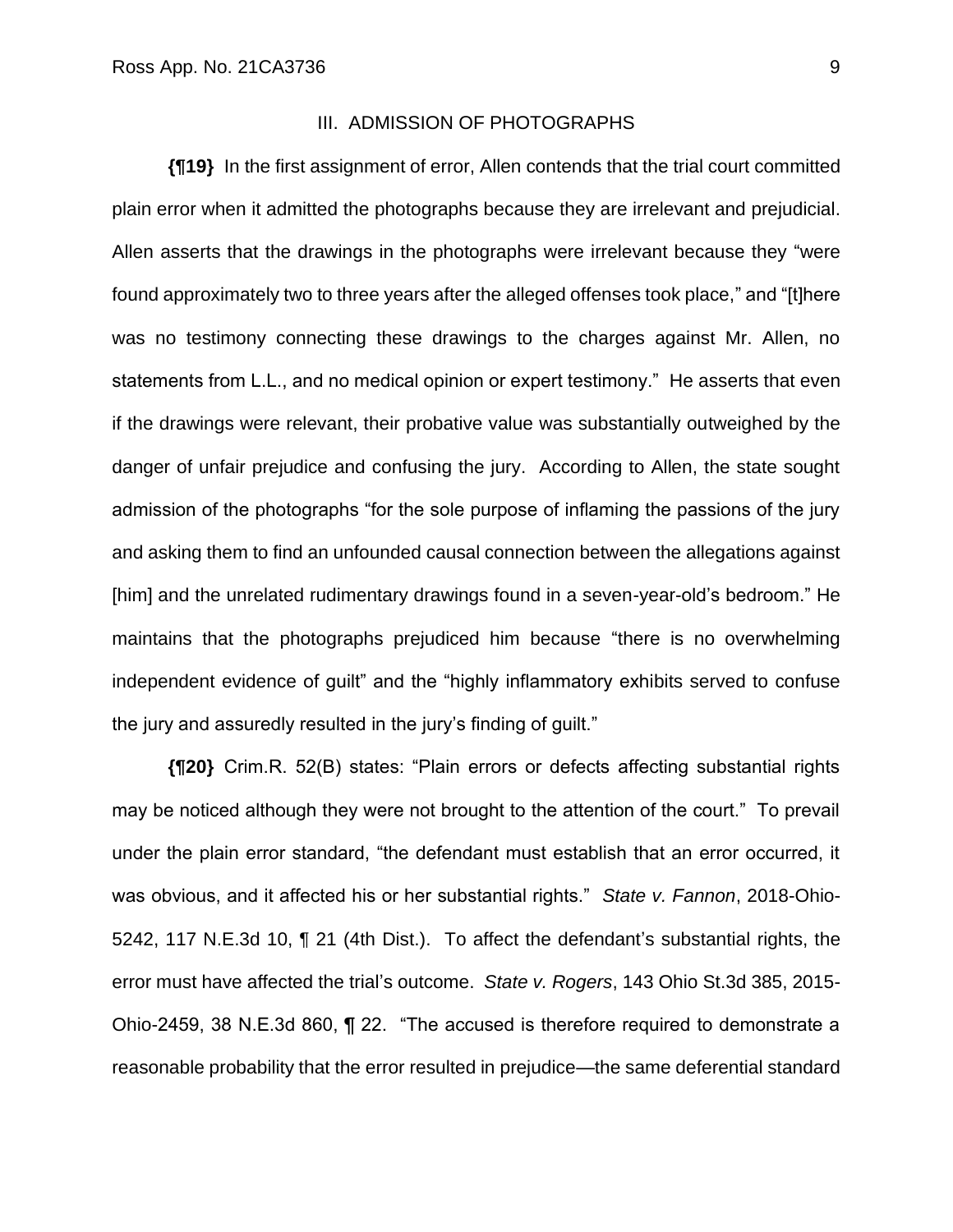for reviewing ineffective assistance of counsel claims." (Emphasis deleted.) *Id.* "But even if an accused shows that the trial court committed plain error affecting the outcome of the proceeding, an appellate court is not required to correct it \* \* \*." *Id.* at ¶ 23. The Supreme Court of Ohio has " 'admonish[ed] courts to notice plain error "with the utmost caution, under exceptional circumstances and *only* to prevent a manifest miscarriage of justice." ' " (Alteration and emphasis sic.) *Id.*, quoting *State v. Barnes*, 94 Ohio St.3d 21, 27, 759 N.E.2d 1240 (2002), quoting *State v. Long,* 53 Ohio St.2d 91, 372 N.E.2d 804 (1978), paragraph three of the syllabus.

**{¶21}** "The admission or exclusion of evidence generally rests within a trial court's sound discretion." *State v. McCoy*, 4th Dist. Pickaway No. 19CA1, 2020-Ohio-1083, ¶ 20. "Thus, absent an abuse of discretion, an appellate court will not disturb a trial court's ruling regarding the admissibility of evidence." *Id.* An abuse of discretion is "an unreasonable, arbitrary, or unconscionable use of discretion, or \* \* \* a view or action that no conscientious judge could honestly have taken." *State v. Brady*, 119 Ohio St.3d 375, 2008-Ohio-4493, 894 N.E.2d 671, ¶ 23.

**{¶22}** " 'Relevant evidence' means evidence having any tendency to make the existence of any fact that is of consequence to the determination of the action more probable or less probable than it would be without the evidence." Evid.R. 401. "Evidence which is not relevant is not admissible." Evid.R. 402. Relevant evidence is generally admissible. Evid.R. 402. However, Evid.R. 403(A) provides that relevant evidence "is not admissible if its probative value is substantially outweighed by the danger of unfair prejudice, of confusion of the issues, or of misleading the jury."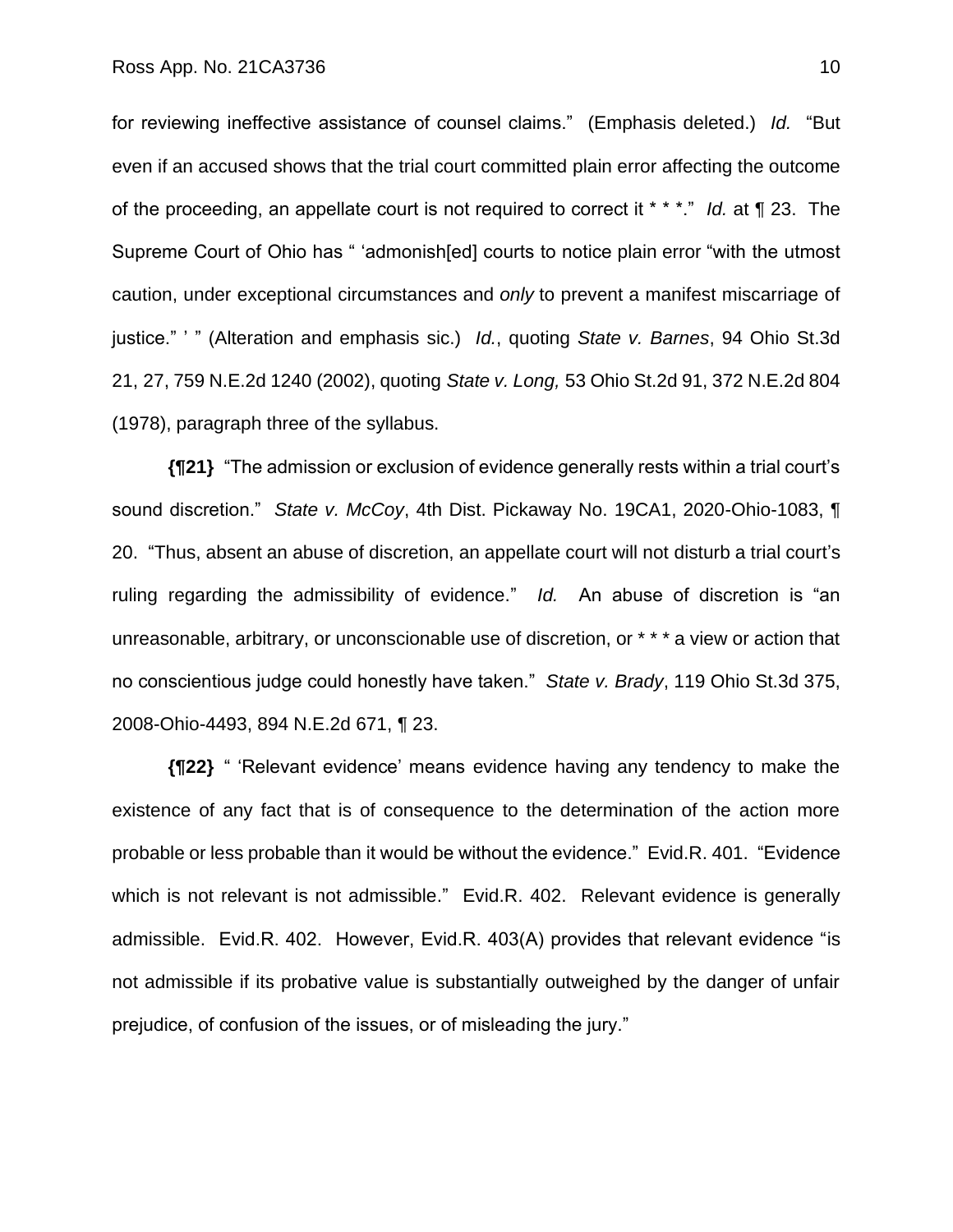**{¶23}** Unfair prejudice is not damage to the defendant's case which " 'results from the legitimate probative force of the evidence; rather it refers to evidence which tends to suggest decision on an improper basis.' " *State v. Lang*, 129 Ohio St.3d 512, 2011-Ohio-4215, 954 N.E.2d 596, ¶ 89, quoting *United States v. Mendez-Ortiz*, 810 F.2d 76, 79 (6th Cir.1986). "[I]f the evidence arouses the jury's emotional sympathies, evokes a sense of horror, or appeals to an instinct to punish, the evidence may be unfairly prejudicial. Usually, although not always, unfairly prejudicial evidence appeals to the jury's emotions rather than intellect." *Oberlin v. Akron Gen. Med. Ctr.*, 91 Ohio St.3d 169, 172, 743 N.E.2d 890 (2001), quoting *Weissenberger's Ohio Evidence*, Section 403.3 (2000).

**{¶24}** Evid.R. 403(A) "manifests a definite bias in favor of the admission of relevant evidence," as "[t]he dangers associated with the potentially inflammatory nature of the evidence must *substantially* outweigh its probative value before the court should reject its admission." (Emphasis sic.) *State v. Irwin*, 4th Dist. Hocking Nos. 03CA13 & 03CA14, 2004-Ohio-1129, ¶ 22. "Thus, '[w]hen determining whether the relevance of evidence is outweighed by its prejudicial effects, the evidence is viewed in a light most favorable to the proponent, maximizing its probative value and minimizing any prejudicial effect to the party opposing admission.' " *McCoy*, 4th Dist. Pickaway No. 19CA1, 2020-Ohio-1083, at ¶ 21, quoting *State v. Lakes*, 2d Dist. Montgomery No. 21490, 2007-Ohio-325, ¶ 22.

**{¶25}** The trial court could conclude that the photographs were relevant and that their probative value was not substantially outweighed by the danger of unfair prejudice, confusion of the issues, or misleading the jury. One can infer that L.L. made the drawings based on their location—on the walls of her bedroom and inside her library book. The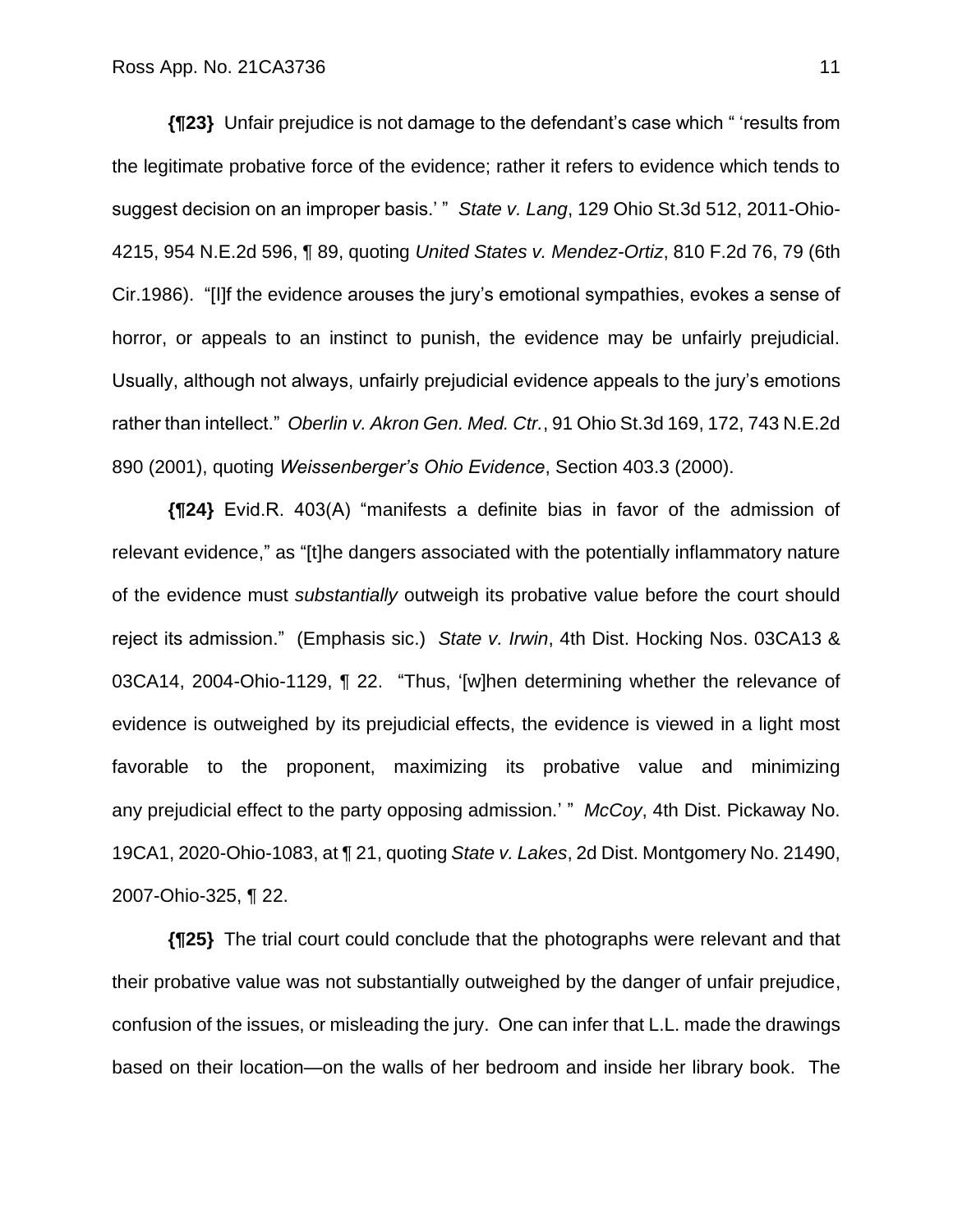fact that a young female child was familiar with the appearance of a penis and drew multiple penises after living with Allen has a tendency to make it more probable that he made her touch his penis than it would be without the drawings. This is of consequence to the determination of the action because the state had to prove that Allen caused L.L. to have sexual contact with him to establish Count II. *See* R.C. 2907.05(A)(4) (setting forth the offense of gross sexual imposition); *see also* R.C. 2907.01(B) (defining sexual contact to include touching the genitals of another for the purpose of sexually arousing or gratifying either person). The rudimentary drawings do not have a tendency to arouse emotional sympathies, evoke a sense of horror, or appeal to an instinct to punish so as to be considered unfairly prejudicial. Moreover, Allen has not articulated how the drawings could confuse the issues or mislead the jurors, who were aware of the time gap between the alleged offenses and drawings and that L.L. did not explain the drawings. Therefore, we conclude that the trial court did not abuse its discretion, let alone commit plain error, in determining that the photographs were relevant and admissible under Evid.R. 403(A). Accordingly, we overrule the first assignment of error.

#### IV. MANIFEST WEIGHT OF THE EVIDENCE

**{¶26}** In the second assignment of error, Allen contends that his convictions are against the manifest weight of the evidence. He suggests that the jury should have believed his testimony instead of his admissions. He emphasizes his prior denials of wrongdoing and the delay in recording the third interview. Allen also emphasizes his testimony that during the third interview, he felt drowsy and unlike himself due to antianxiety medication, that Detective Wheaton prevented him from leaving multiple times, and that he told Detective Wheaton what he wanted to hear to escape the pressure of the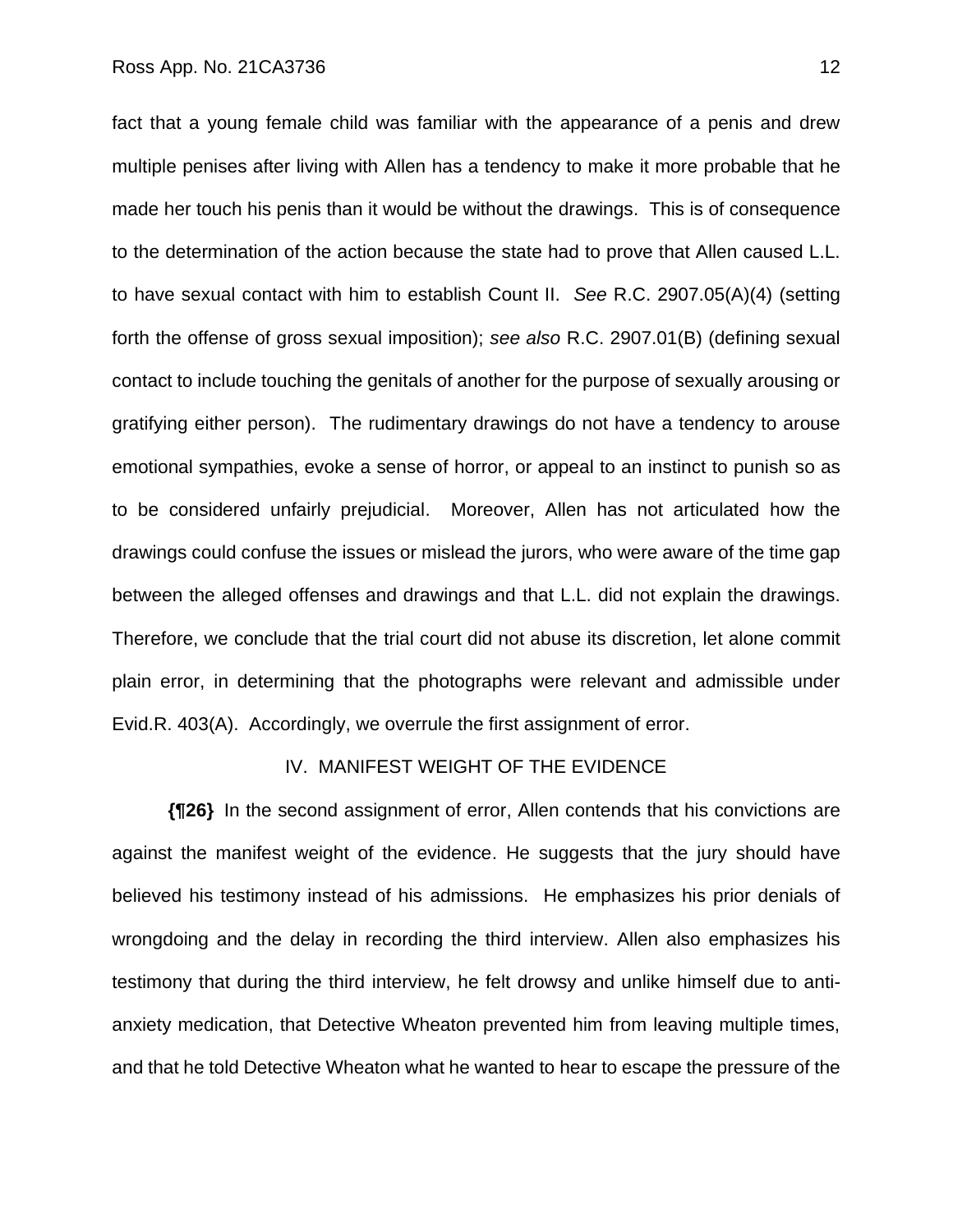interrogation. Allen asserts that L.L.'s statements to Oates lack credibility because L.L.'s "young age calls into question her ability to accurately recall events that occurred years prior" and "her susceptibility to influence and the veracity of her disclosure." He states that it is "clear" that L.L. "struggled to discuss the allegations" and often said, "I don't know," when answering questions. In addition, Allen claims that Mother's testimony "was inconsistent, conflicting, and lacked sufficient credibility." He asserts it is suspicious that Mother did not report concerns about him until after the initiation of custody proceedings regarding G.A., which gave her a motive to lie. He notes that Mother told law enforcement she witnessed concerning behavior in 2017 but only testified about "two incidents that occurred in 2014." Allen also asserts that Mother "struggled to answer questions" and "recall dates and details."

**{¶27}** In determining whether a conviction is against the manifest weight of the

evidence, an appellate court

must review the entire record, weigh the evidence and all reasonable inferences, consider the credibility of witnesses, and determine whether in resolving conflicts in the evidence, the trier of fact clearly lost its way and created such a manifest miscarriage of justice that we must reverse the conviction.

To satisfy its burden of proof, the state must present enough substantial credible evidence to allow the trier of fact to conclude that the state had proven all the essential elements of the offense beyond a reasonable doubt. However, it is the role of the jury to determine the weight and credibility of evidence. " 'A jury, sitting as the trier of fact, is free to believe all, part or none of the testimony of any witness who appears before it.' " *State v. Reyes-Rosales*, 4th Dist. Adams No. 15CA1010, 2016-Ohio-3338, ¶ 17, quoting *State v. West,* 4th Dist. Scioto No. 12CA3507, 2014- Ohio-1941, ¶ 23. We defer to the trier of fact on these evidentiary weight and credibility issues because it is in the best position to gauge the witnesses' demeanor, gestures, and voice inflections, and to use these observations to weigh their credibility*.*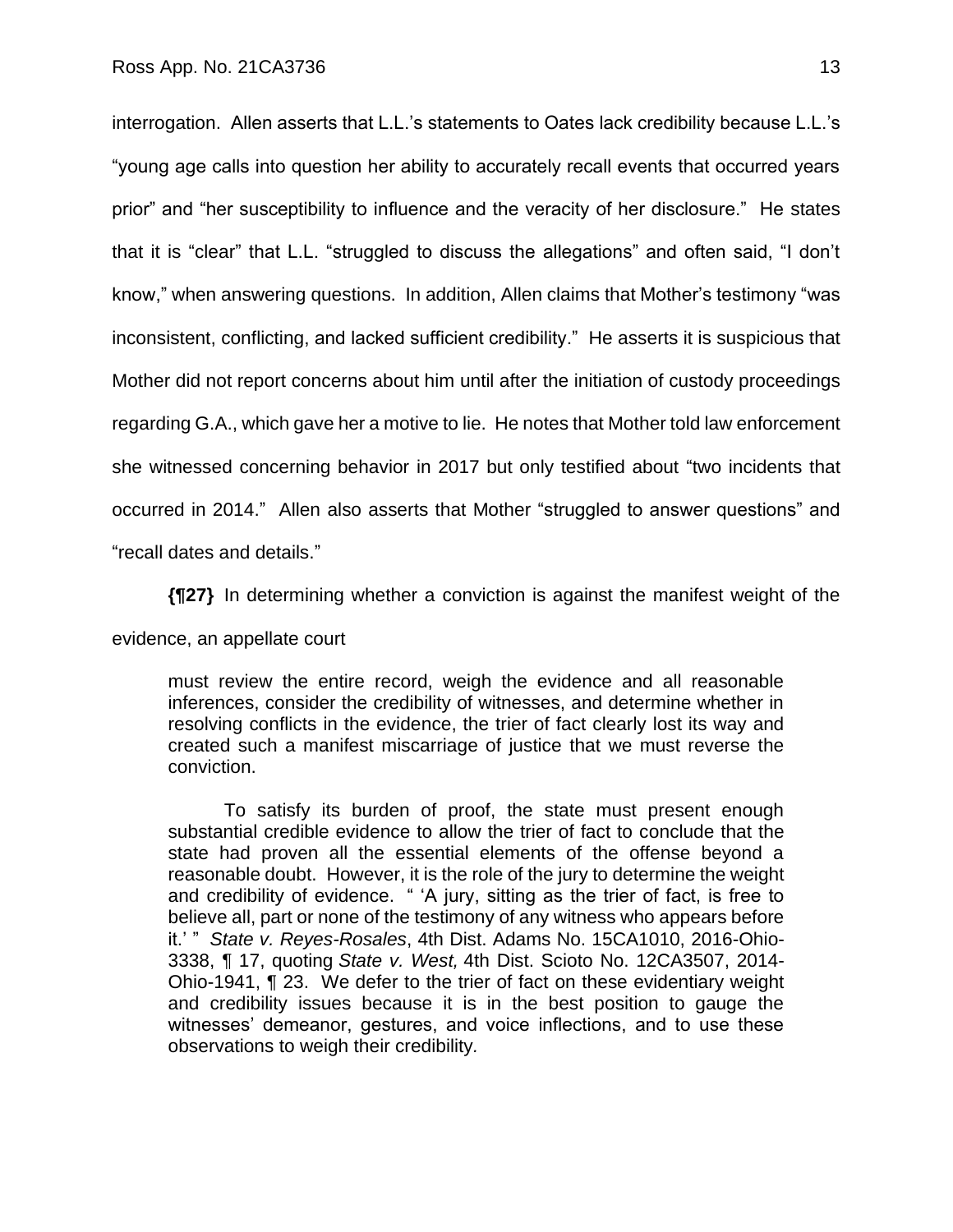(Citations omitted.) *State v. Thacker*, 4th Dist. Lawrence No. 19CA18, 2021-Ohio-2726, ¶ 21-22. "Ultimately, a reviewing court should find a trial court's decision is against the manifest weight of the evidence only in the exceptional case where the evidence weighs heavily against the decision." *State v. Gillian*, 4th Dist. Gallia No. 16CA11, 2018-Ohio-4983, ¶ 28, citing *State v. McKelton*, 148 Ohio St.3d 261, 2016-Ohio-5735, 70 N.E.3d 508, ¶ 330.

**{¶28}** R.C. 2907.05(A)(4) states: "No person shall have sexual contact with another, not the spouse of the offender [or] cause another, not the spouse of the offender, to have sexual contact with the offender \* \* \* when \* \* \* [t]he other person \* \* \* is less than thirteen years of age, whether or not the offender knows the age of that person." " 'Sexual contact' means any touching of an erogenous zone of another, including without limitation the thigh, genitals, buttock, pubic region, or, if the person is a female, a breast, for the purpose of sexually arousing or gratifying either person." R.C. 2907.01(B). Allen does not dispute that L.L. was not his spouse and was less than 13 during the time period alleged in the indictment; rather, Allen disputes that he had sexual contact with L.L. or caused her to have sexual contact with him.

**{¶29}** The jury was free to reject Allen's testimony and believe his admissions that during the time period alleged, he touched L.L.'s vagina and caused her to touch his penis. Although Allen initially denied any wrongdoing, during the recorded part of the third interview, he admitted to lying because he was afraid of losing "everything." The claim that Detective Wheaton pressured Allen into confessing during the third interview is undercut by several facts. During earlier interviews when Allen denied wrongdoing, Detective Wheaton did not pressure Allen or prevent him from terminating the interviews.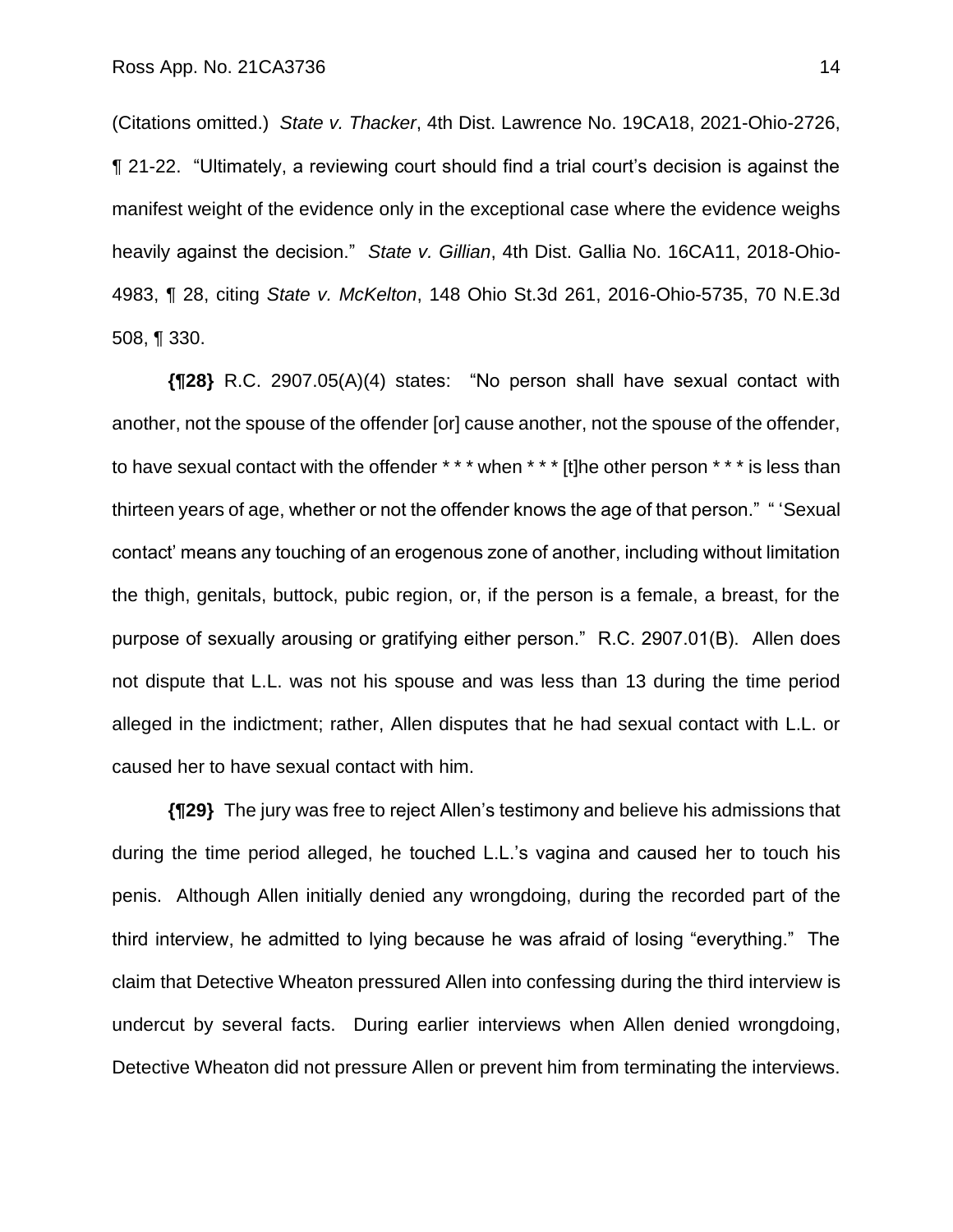Detective Wheaton never hit or threatened Allen. The third interview only lasted about 45 minutes. During the recorded part of the interview, Allen indicated that he understood that he had the right to remain silent and talk to a lawyer but still responded to questions and never asked to leave. And when Detective Wheaton asked Allen to describe Detective Wheaton's treatment of him, Allen said he was "fair" and "[k]ind of pushy" but could not articulate how Detective Wheaton had been pushy.

**{¶30}** The jury had no obligation to believe that Allen took an excessive amount of medication during the third interview due to anxiety and claustrophobia or was so affected by medication that he made a false confession. Allen initiated the third interview and voluntarily went to it. Although it occurred in a small room, there were windows looking outside, and there is no evidence Allen told Detective Wheaton that he felt claustrophobic or asked to move to a more spacious location. In addition, Allen's testimony that he took about eight capsules of anti-anxiety medication throughout the time he was talking to Detective Wheaton is inconsistent with Allen's later testimony that he did not take the medication in Detective Wheaton's presence.

**{¶31}** The jury was also free to believe L.L.'s statements. When L.L. described her interactions with Allen, she used language one might expect from a young child. The jury did not have to reject her statements merely because she was young, said she did not know the answer to some questions, and exhibited discomfort during the interview. The jury could have reasonably concluded she felt uncomfortable about recounting traumatic events to a stranger. Moreover, Allen's admissions were consistent with some of L.L.'s statements. Allen and L.L. agreed that he touched her vagina and that he caused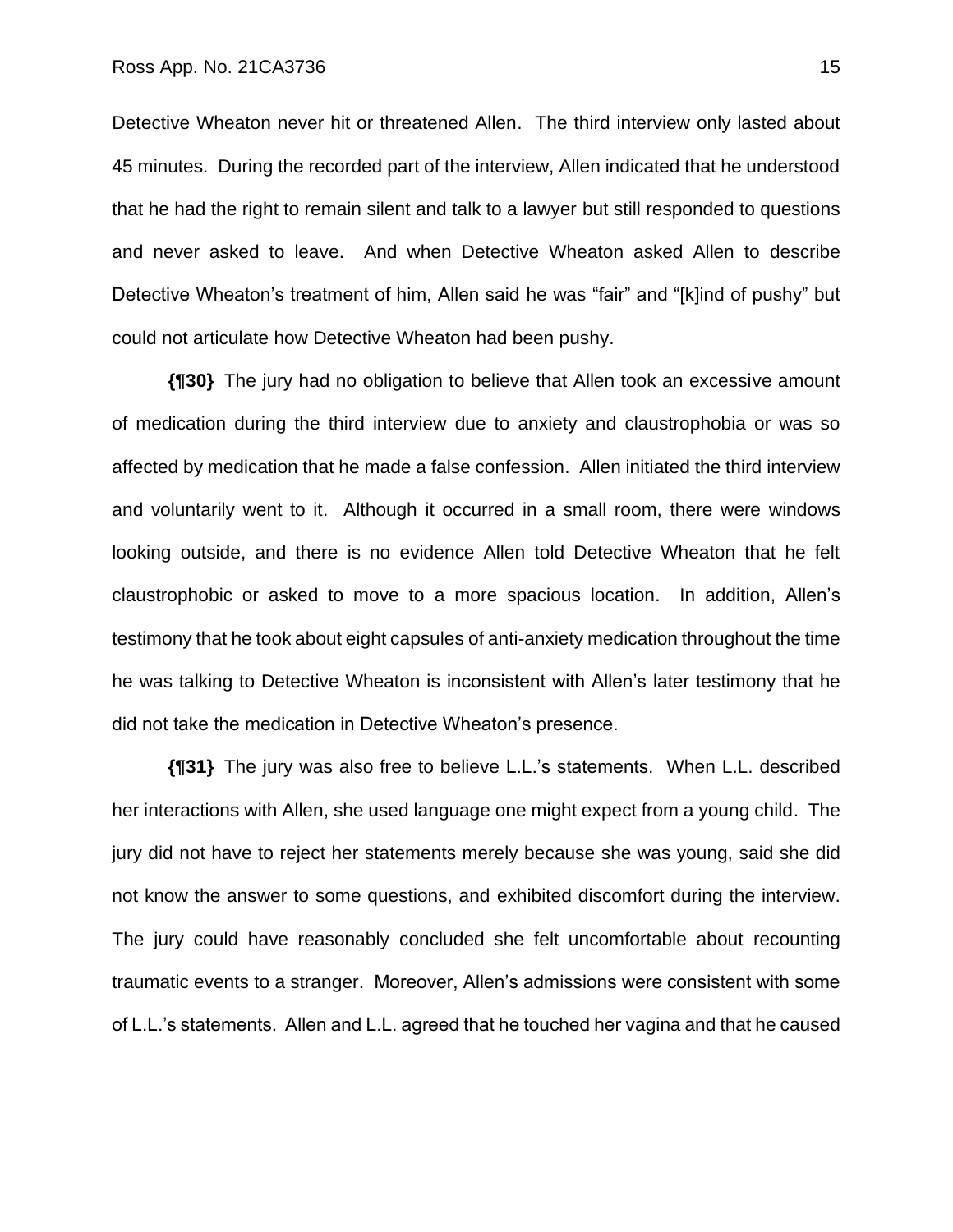her to touch his penis, though L.L. indicated Allen's penis touched her vagina, and Allen told Detective Wheaton it touched her hand.

**{¶32}** With respect to Mother, even if her testimony about Allen's conduct was so incredible as to be unworthy of the jury's acceptance of it, the convictions would not be against the manifest weight of the evidence. As we explained above, the jury was free to believe Allen's admissions and L.L.'s statements. The jury also could reasonably infer that Allen acted for the purpose of sexually arousing or gratifying himself.

**{¶33}** Having reviewed the entire record, we cannot say that this is an exceptional case where the evidence weighs heavily against the convictions, that the jury lost its way, or that a manifest miscarriage of justice has occurred. Because the convictions are not against the manifest weight of the evidence, we overrule the second assignment of error.

### V. INEFFECTIVE ASSISTANCE OF COUNSEL

**{¶34}** In the third assignment of error, Allen contends that trial counsel provided ineffective assistance. Allen asserts counsel should have objected to the photographs under Evid.R. 402 and 403. He claims the "significant number of drawings" in the photographs were irrelevant and cumulative and that he suffered prejudice "because the jury was shown and asked to consider irrelevant, highly inflammatory photographs."

**{¶35}** To prevail on an ineffective assistance claim, a defendant must show: "(1) deficient performance by counsel, i.e., performance falling below an objective standard of reasonable representation, and (2) prejudice, i.e., a reasonable probability that, but for counsel's errors, the proceeding's result would have been different." *State v. Short*, 129 Ohio St.3d 360, 2011-Ohio-3641, 952 N.E.2d 1121, ¶ 113, citing *Strickland v. Washington*, 466 U.S. 668, 687-688, 694, 104 S.Ct. 2052, 80 L.Ed.2d 674 (1984). Failure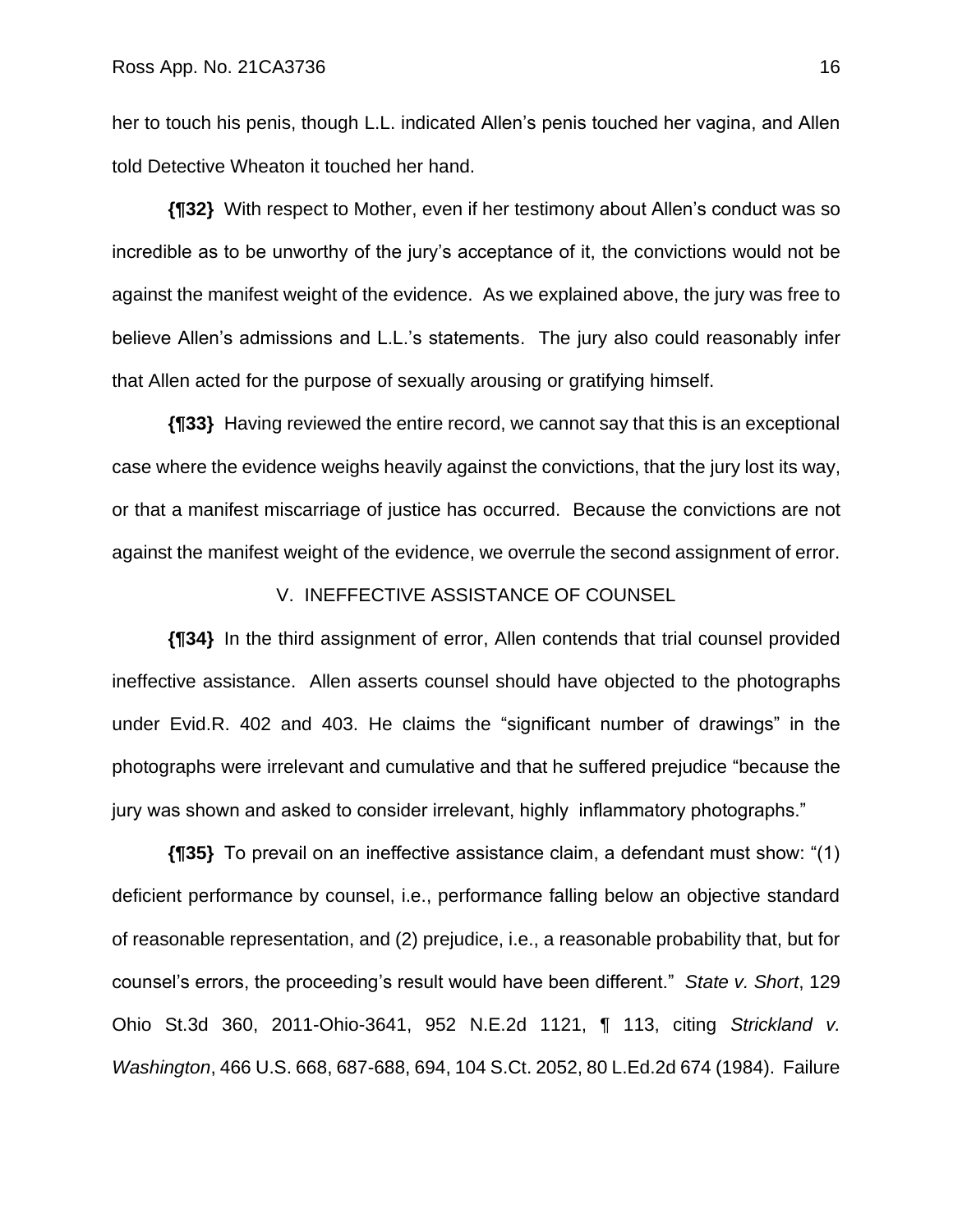to satisfy either part of the test is fatal to the claim. *See Strickland* at 697. The defendant "has the burden of proof because in Ohio, a properly licensed attorney is presumed competent." *State v. Gondor*, 112 Ohio St.3d 377, 2006-Ohio-6679, 860 N.E.2d 77, ¶ 62. We "must indulge a strong presumption that counsel's conduct falls within the wide range of reasonable professional assistance; that is, the defendant must overcome the presumption that, under the circumstances, the challenged action 'might be considered sound trial strategy.' " *Strickland* at 689, quoting *Michel v. Louisiana*, 350 U.S. 91, 101, 76 S.Ct. 158, 100 L.E. 83 (1955). "Tactical or strategic trial decisions, even if ultimately unsuccessful, do not generally constitute ineffective assistance of counsel." *In re Wingo,* 143 Ohio App.3d 652, 668, 758 N.E.2d 780 (4th Dist.2001).

**{¶36}** Trial counsel was not ineffective for failing to object to the photographs under Evid.R. 402 or Evid.R. 403(A). It appears trial counsel did not object to the photographs because counsel had a strategy to discredit the state's theory of the case by showing that the penises in the drawings did not look like Allen's penis because he was uncircumcised. Regardless whether this was a sound strategy, as we explained in Section III, the trial court could conclude that the photographs were relevant and that their probative value was not substantially outweighed by the danger of unfair prejudice, confusion of the issues, or misleading the jury. Therefore, an objection under Evid.R. 402 or 403(A) would have been futile. "[T]he failure to make a futile objection does not constitute deficient performance for an ineffective assistance of counsel claim." *State v. Cordor*, 2012-Ohio-1995, 969 N.E.2d 787, ¶ 29 (4th Dist.).

**{¶37}** Trial counsel was also not ineffective for failing to object to the photographs on the ground that they were cumulative. Evid.R. 403(B) states: "Although relevant,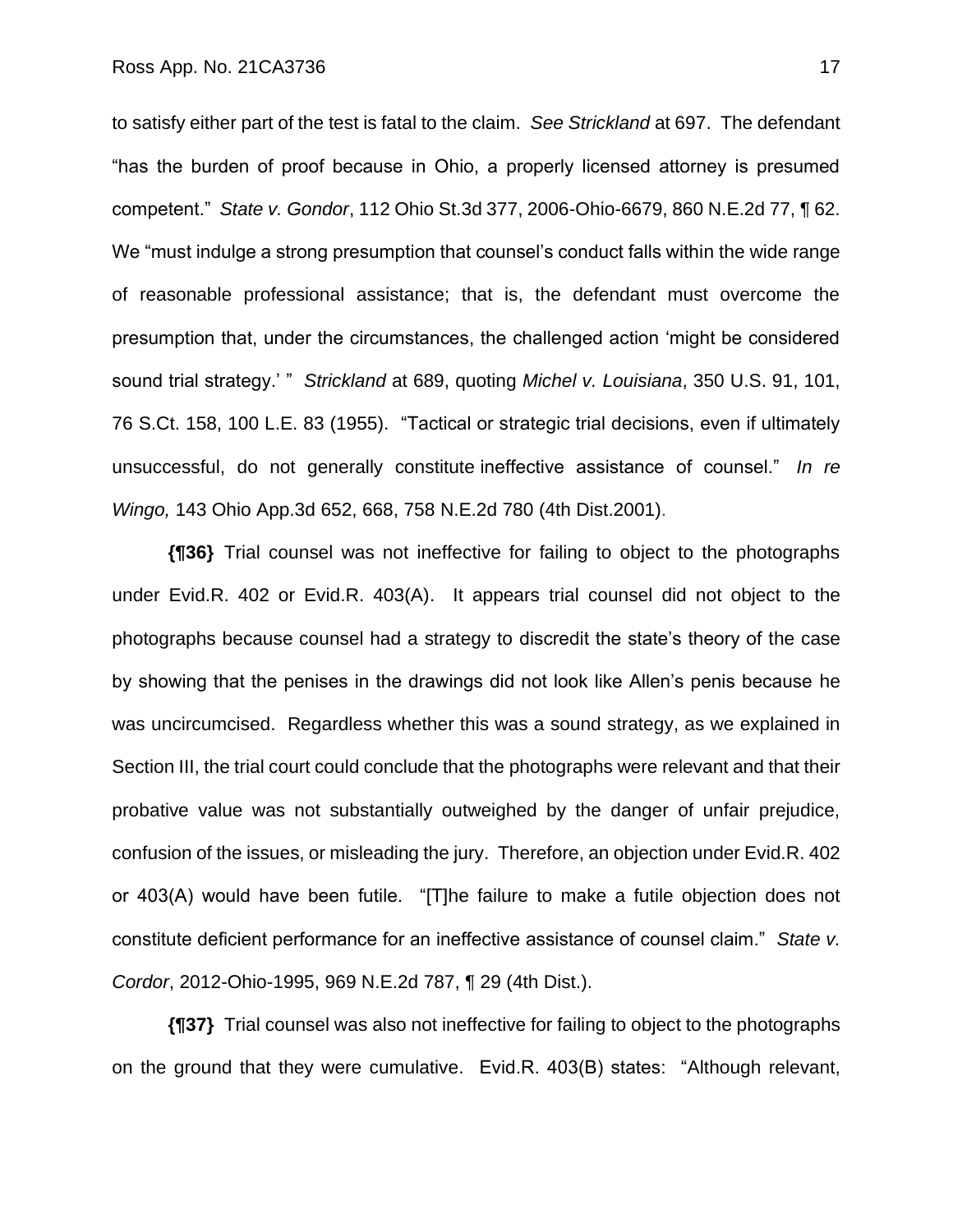evidence may be excluded if its probative value is substantially outweighed by considerations of \* \* \* needless presentation of cumulative evidence." " 'Cumulative evidence' is additional evidence of the same kind to the same point." *Kroger v. Ryan*, 83 Ohio St. 299, 94 N.E. 428 (1911), syllabus. Even if trial counsel was deficient for not objecting to the number of photographs under Evid.R. 403(B), Allen has not demonstrated a reasonable probability that the cumulative nature of the photographs affected the outcome of the trial. The Supreme Court of Ohio has stated that " '[a]bsent gruesomeness or shock value, it is difficult to imagine how the sheer number of photographs admitted can result in prejudice requiring reversal.' " *State v. Smith*, 80 Ohio St.3d 89, 109, 684 N.E.2d 668 (1997), quoting *State v. DePew*, 38 Ohio St.3d 275, 281, 528 N.E.2d 542 (1988). In this case, the rudimentary drawings are not gruesome or shocking so as to warrant a finding that the admission of 17 photographs, instead of some lesser number, prejudiced Allen.

**{¶38}** Allen has not shown that trial counsel's failure to object to the photographs on any ground he advances on appeal was both deficient performance and prejudicial. Because Allen failed in his burden to establish trial counsel's ineffectiveness, we overrule the third assignment of error.

#### VI. CONCLUSION

**{¶39}** Having overruled the assignments of error, we affirm the judgment of the trial court.

### JUDGMENT AFFIRMED.